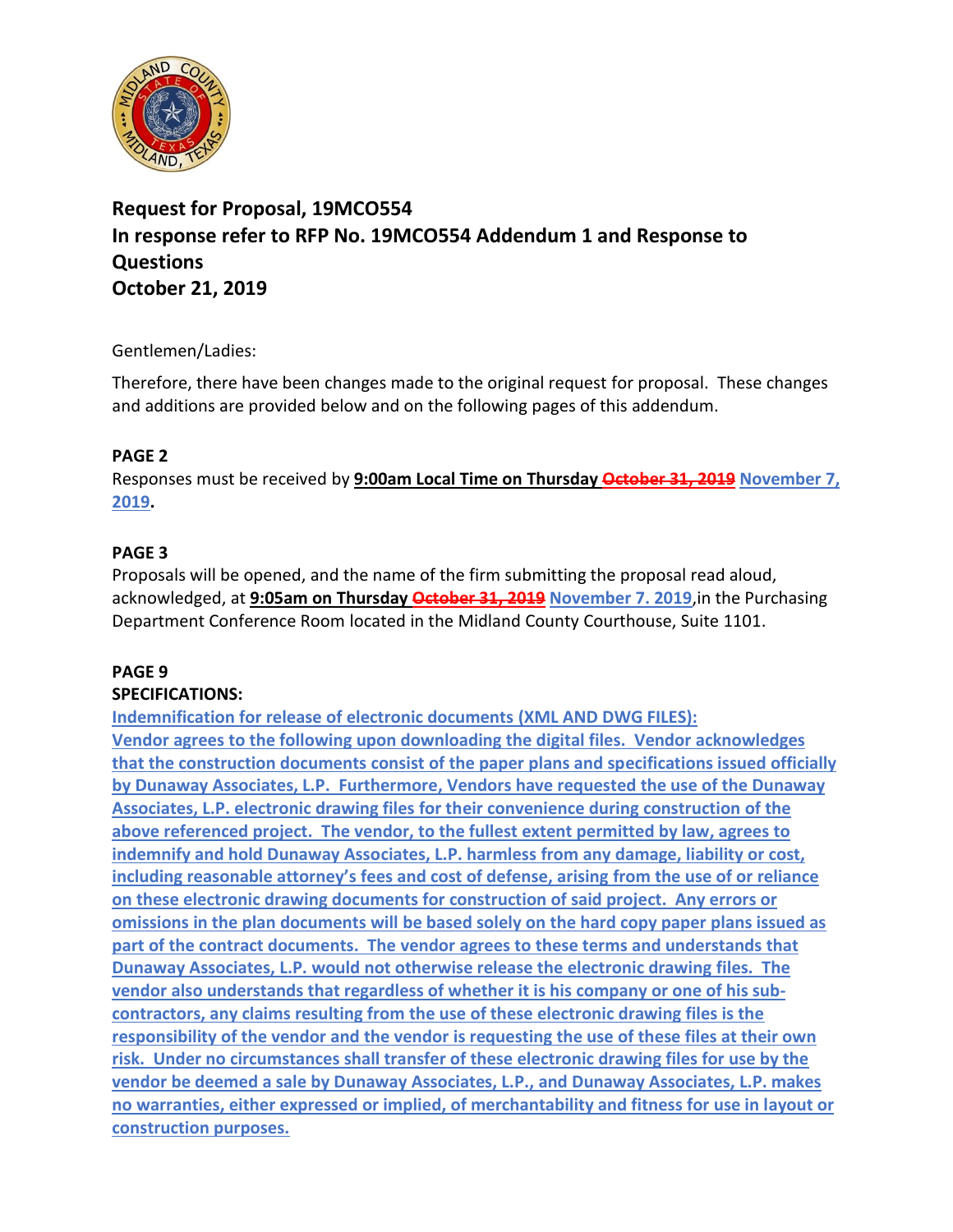#### **ATTACHMENT A, PAGE 171 AND 172 (PART D SECTION 2 BID QUANTITIES) ARE HEREBY REPLACED IN ATTACHMENT ADDENDUM 1**

The following questions have been asked according to the instructions of the RFP and are hereby answered.

1. Is the proposal for three separate bids? (Award to three contractors). Or is the proposal to one contractor with award based on County funding?

**NO, Midland County will most likely award to one contractor with award based on availability of County funding.**

2. Is one section to be completed before the next section is started?

**Construction sequencing is to be determined by the contractor's schedule and County's approval.**

3. What is the order of construction?

**Construction sequencing is to be determined by the contractor's schedule and County's approval.**

4. Due to the size of the project, can the 3d digital files be provided for quantity review?

**Yes.**

5. What is the required height and length of the "Rock Check Dam"? The detail on Sheet 3 does not identify.

**The height and length of the Rock Check Dam will vary, refer to Sheet 3, Rock Check Dam Detail, Section B-B.**

6. If the height of the "Rock Check Dam" is the same as the "Stone Overflow Structure", a RCD will be required for every 18" change in grade. Based on the propose PGL, 62 ea RCD's will be required on each side for the CR-140 to CR-1210 section. Is this what the Engineer wants, Yes or No? If No, what locations or spacing does the Engineer require?

**Rock Check Dams are required in areas where there are ditches and in areas where construction activities create erosion.**

7. The silt fence associated with the "Stone Overflow Structure" does not identify the spacing between the SOS, or the length of silt fence outside the SOS. What are these lengths?

**Please see the note for the Silt Fence Stone Overflow Structure Detail on Sheet 3.**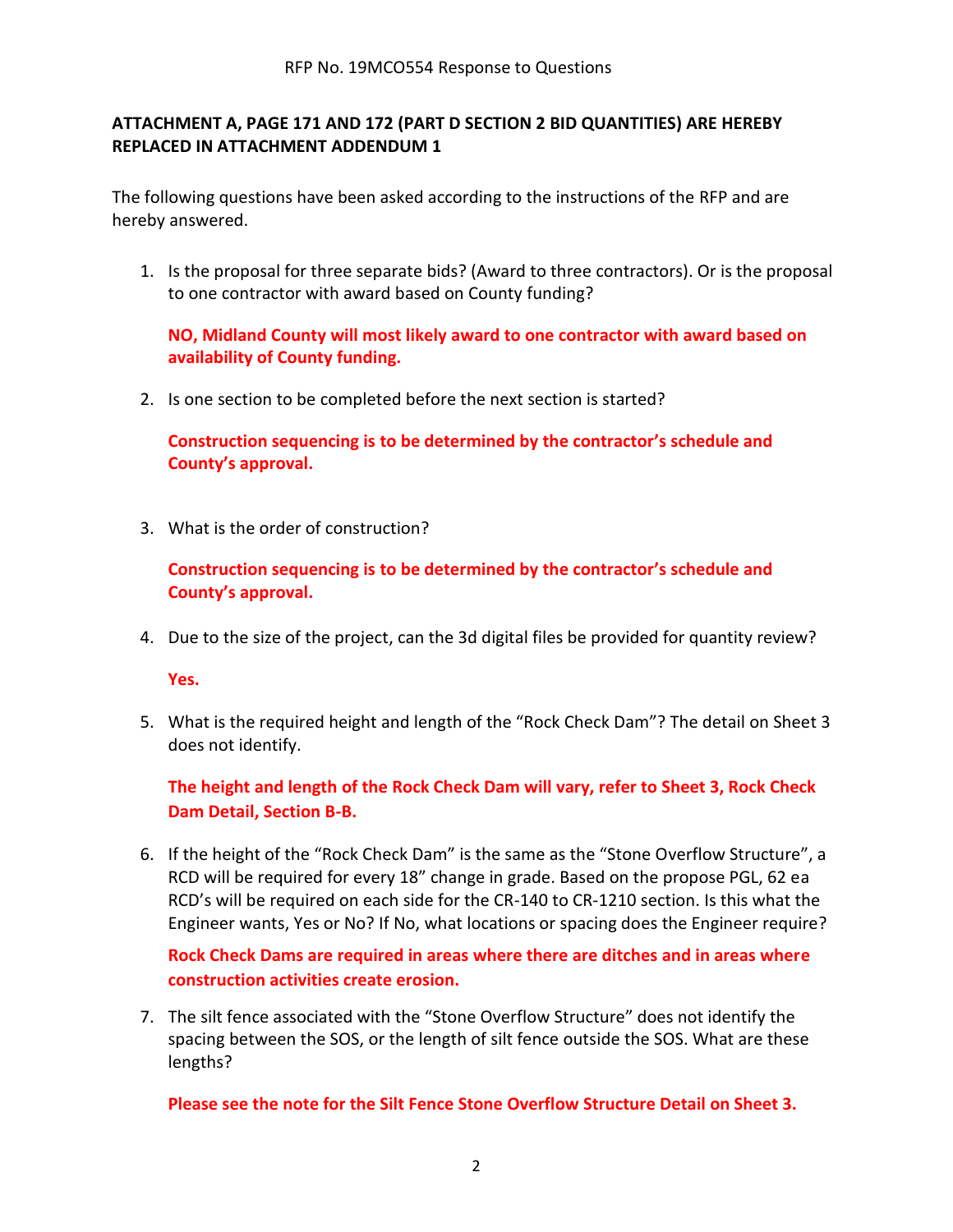8. No silt fence is shown for the project other than at the SOS, is it required? Yes or No? If yes, what locations and lengths does the Engineer require?

**As shown in the Typical Erosion Control Plan on Sheet 3, Silt Fence is required anywhere drainage is designed to exit the ROW.**

9. General notes call for erosion seeding with watering and 70% coverage, will this area cover the total R.O.W. area or just the disturber areas, "ditches", or is it not required?

**All areas in the ROW should be stabilized. In the past, Erosion Control (EC) measures have been left in-place until native grasses/weeds have stabilized soils that are not covered with hardscape. It is to the Contractors discretion as to provide seeding, sodding, or maintain EC measures until stabilized.**

10. General notes call for the removal and disposal of all erosion control measures. Is this required, yes or no?

**See the answer to Question 5 and Erosion Control Notes, Note 4 on Sheet 1.**

11. General notes require any additional erosion control measures required to be installed at contractor's expense. Any and all control measures should be identified and quantified by the Engineer or a change order implemented.

**This note is in reference to any additional erosion control measures that may be required by a SWPPP or TCEQ beyond what is shown in the plans. It is the responsibility of the contractor to obtain any applicable permits.**

12. Has the Engineer researched all known utilities, identified & contacted the owners?

**Please see the "Warning to Contractor", "Critical", and "Utility Relocation Note" on the top of each page.**

13. Were the elevations of the lines to be capped identified? Are the actual elevations of the pipes to be capped shown on the plans?

**No, what is shown is a representation of what may be present. It is the responsibility of the contractor to verify the location and depth.**

14. If the actual elevations shown on the plans, the pipe located at STA 158+00 will not allow 32" to the proposed PGL.

**The elevations shown are an estimate. It is the responsibility of the contractor to verify the location and depth. A concrete pipeline cap has been proposed at all locations anticipated to not have enough cover.**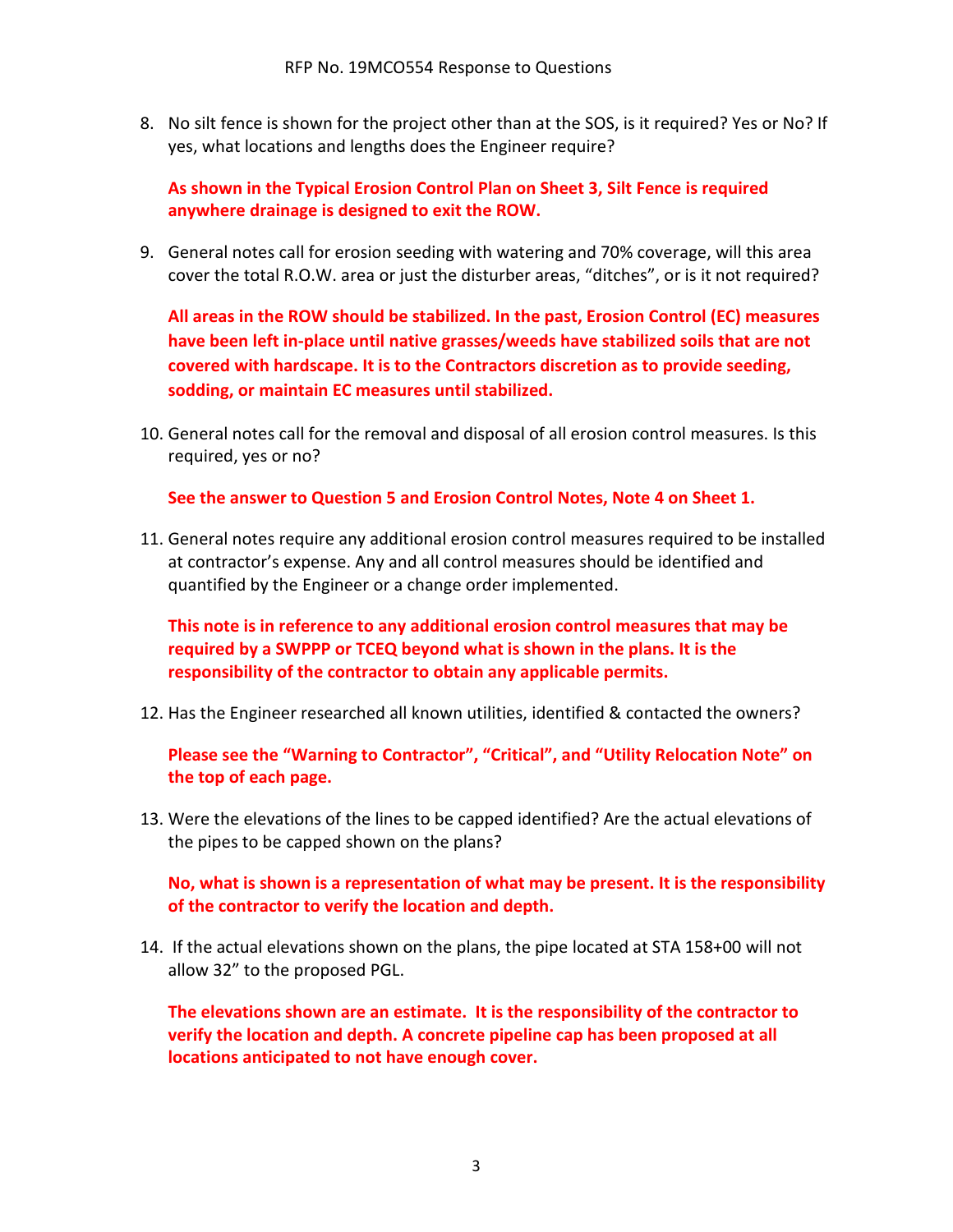15. If the actual elevations shown on the plans, the pipes located at STA 106 + 10/20 will not allow 32" to the proposed PGL.

**The elevations shown are an estimate. It is the responsibility of the contractor to verify the location and depth. A concrete pipeline cap has been proposed at all locations anticipated to not have enough cover.**

16. The alternates add 7" of base, this will make the elevations at the pipeline caps worse.

**The elevations shown are an estimate. It is the responsibility of the contractor to verify the location and depth.**

17. Are any private utility roadway conflicts known?

**This question is unclear. If you are referencing the oil and gas related pipelines, they are shown based on public records. If you are referencing the lease roads, all driveway locations are based on coordination with both the land owner and lease operator.**

18. Is the proposal for three separate bids? (Award to three contractors). If three separate bids, can the contractor bid 1, 2, or all 3 sections? Or is the proposal to one contractor with award based on available County funding?

**NO, Midland County will most likely award to one contractor with award based on availability of County funding.**

19. Is one section to be completed before the next section is started? What is the order of construction?

**Construction sequencing is to be determined by the contractor's schedule and County's approval.**

20. Due to the size of the project, can the 3d digital files be provided for quantity review? This file is needed soon to analyze the data in time for the bid.

**All additional files that can be provided are being provided with this addendum.**

21. Preparation of ROW, 60', 300', 150', do you want the entire ROW cleared or just the work area?

**The entire ROW is to be cleared.**

22. Are the earthwork/ haul off items, plan quantity pay items?

**Bids are based off plan quantities. Quantities shown in bid tabs do not include factors for compaction and expansion.**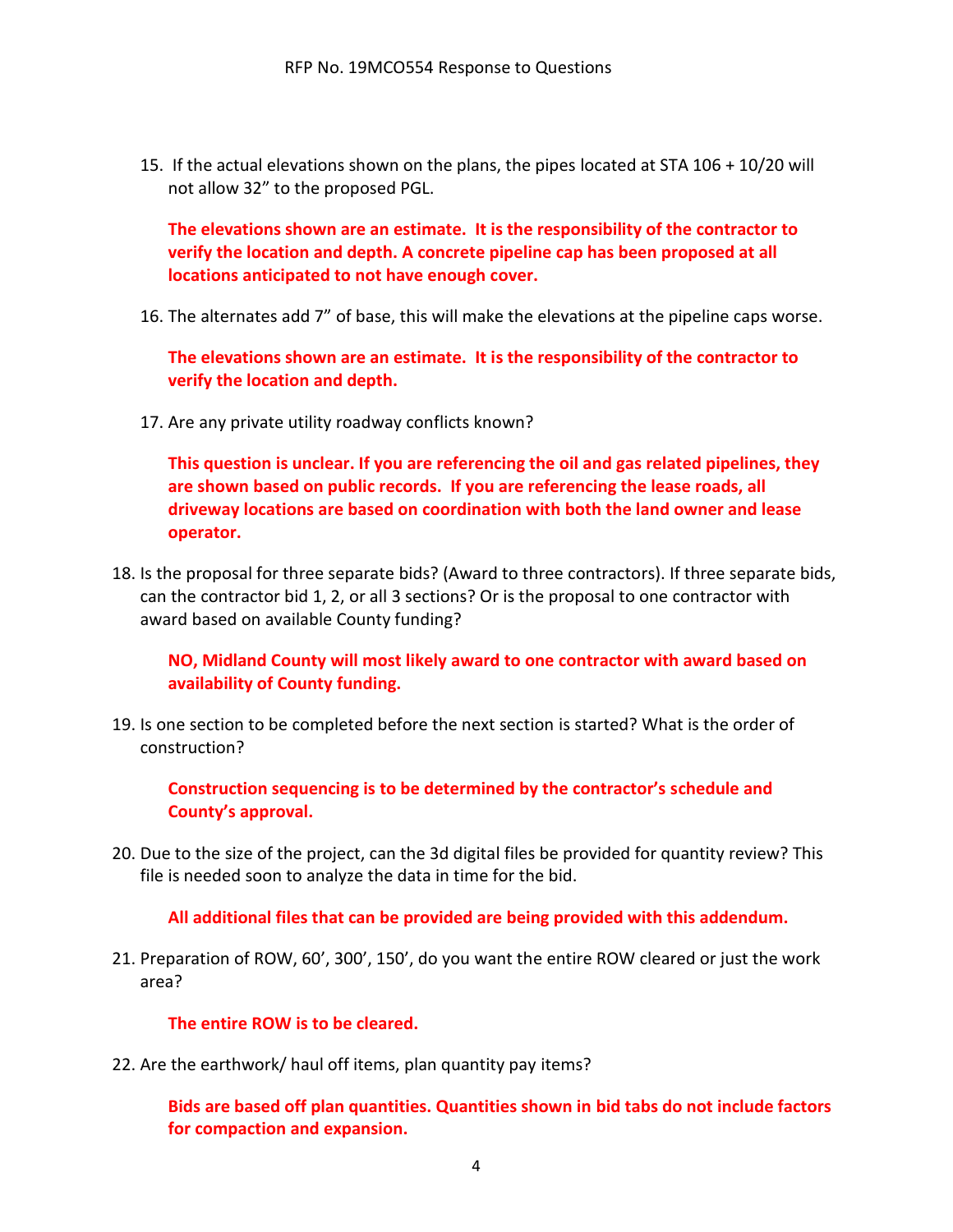23. Does the base item include the 6" base under the concrete pavement items?

**Yes.**

24. What is the application rate of the prime?

**For the estimate included in this bid Dunaway used 0.3 gal/sy. There are multiple materials accepted for use as Prime in the specification called "Item 300: Asphalts, Oils, and Emulsions." MC-30, AE-P, EAP&T, and PCE, are stated in the specification as acceptable. The application rate is dependent on the material used and should be sufficient to reduce dust and provide good adhesion. Too high of a rate will inhibit proper adhesion. If AE-P, EAP&T, or PCE are used, adequate penetration into the base material must also be ensured. Please include in your bid which of these specific materials and the application rate you are intending to use.**

25. What is the application #'s / sy-in rate on the HMA?

**For the estimate included in this bid, Dunaway used 115 lbs/sy\*in. HMA shall be placed and tested in accordance with Item 340 for Type D.**

26. The detail for concrete pavement on sheet 2 calls for Class A / 3000 psi. The detail for driveways on sheet 5 calls for Class A / 3500 psi. The detail for the pipeline cap calls for Class A / 3500 psi. Class A is 3000 psi, Class C is 3600 psi, what do you want?

**The PSI specified in each detail is a MINIMUM for that application. Contractor is to use Class A concrete that will meet or exceed the minimums as shown per each detail.**

27. Was the centerline grade determined before or after the area was cleared?

**The centerline grade was determined before clearing. As we, Dunaway and the County, understand this may affect quantities the bid shall be awarded based on what is shown in the plans.**

28. SET's with Flared Wings show riprap between the wings. Where is the bid item for riprap, see note #5 on TxDOT standard sheets?

**The bid item for the SET's are an each quantity. Therefore, any material or labor required to install the SET's with Flared Wings shall be included in that bid item, including riprap.**

29. We will require the "Headwall Height" for each Culvert Structure so we can estimate concrete and rebar. Nowhere is this shown on the plans.

**The headwall height is specified in the bid tab for each applicable item. It is labeled as "HW".**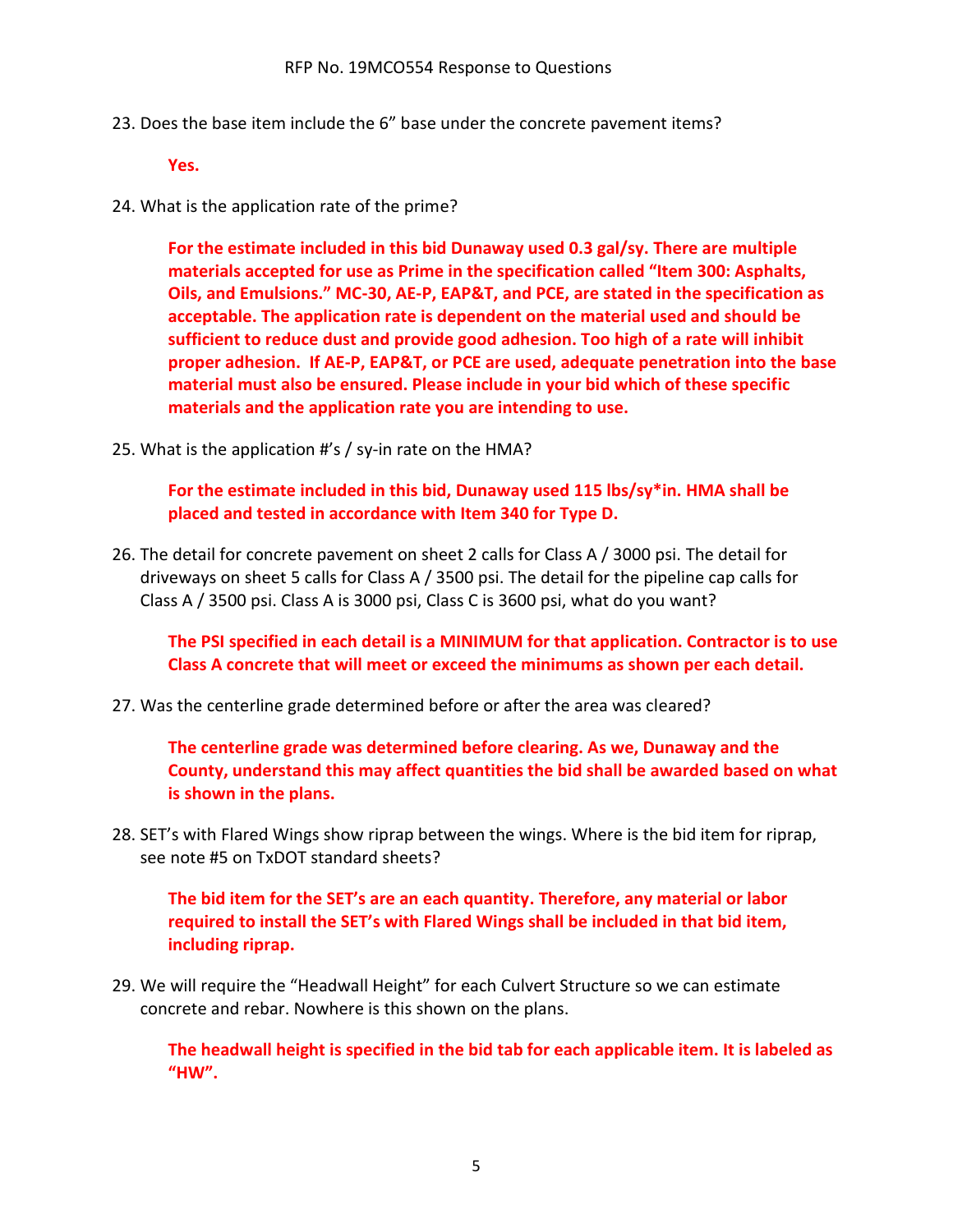30. Page number 8 shows end treatments that have pipe runners and those that do not. Which one do we use?

**SET's are required on all end treatments as specified in the bid tab for each unit.**

31. The culvert ends that have a 60 degree flare is not a standard end. The design firm needs to issue a plan sheet detailing this type of culvert end.

**The detail provided shows 30° has "typical". Use the instructions on the detail to modify for 60°.**

32. There has been a large amount of Oil Field pit construction in this area. Were the pits / stockpiles in place at the time of design? It is located at about STA 62+00. The existing contours do not reflect the current existing conditions. What is required in this area? Do the earthwork quantities reflect the current conditions? See attached pictures.

**This construction was put in place after design. All materials placed within the ROW will be removed by the lease operators prior to roadway construction. This coordination effort will be done by the County upon receipt of the anticipated construction schedule from the Contractor.** 

33. Alternate CR-140 to CR-1210, quantities are 6,690 cy / 9,466 cy / 9,465, should the earthwork be 9,465 cy?

**No, the alternative bids show the revised quantities needed for the applicable items compared to the base bid.**

34. Where is the bid item #14, located, 32' x 100'? Bid item #12 seems to have the entire intersection area at SH-349.

**Bid Item #13 should be removed, it is part of Bid Item #12.**

35. Item #19, 6" Concrete driveways quantity seems off.

**Item #17, 6" Concrete Driveways, the quantity should be 760 SY.**

36. How do we access the two buildings to be demolished?

**Via the County ROW for South County Road 1232.**

37. Should the entrance to CR-1232 at CR-1210 (East Side) be concrete like all the other intersections?

**No.**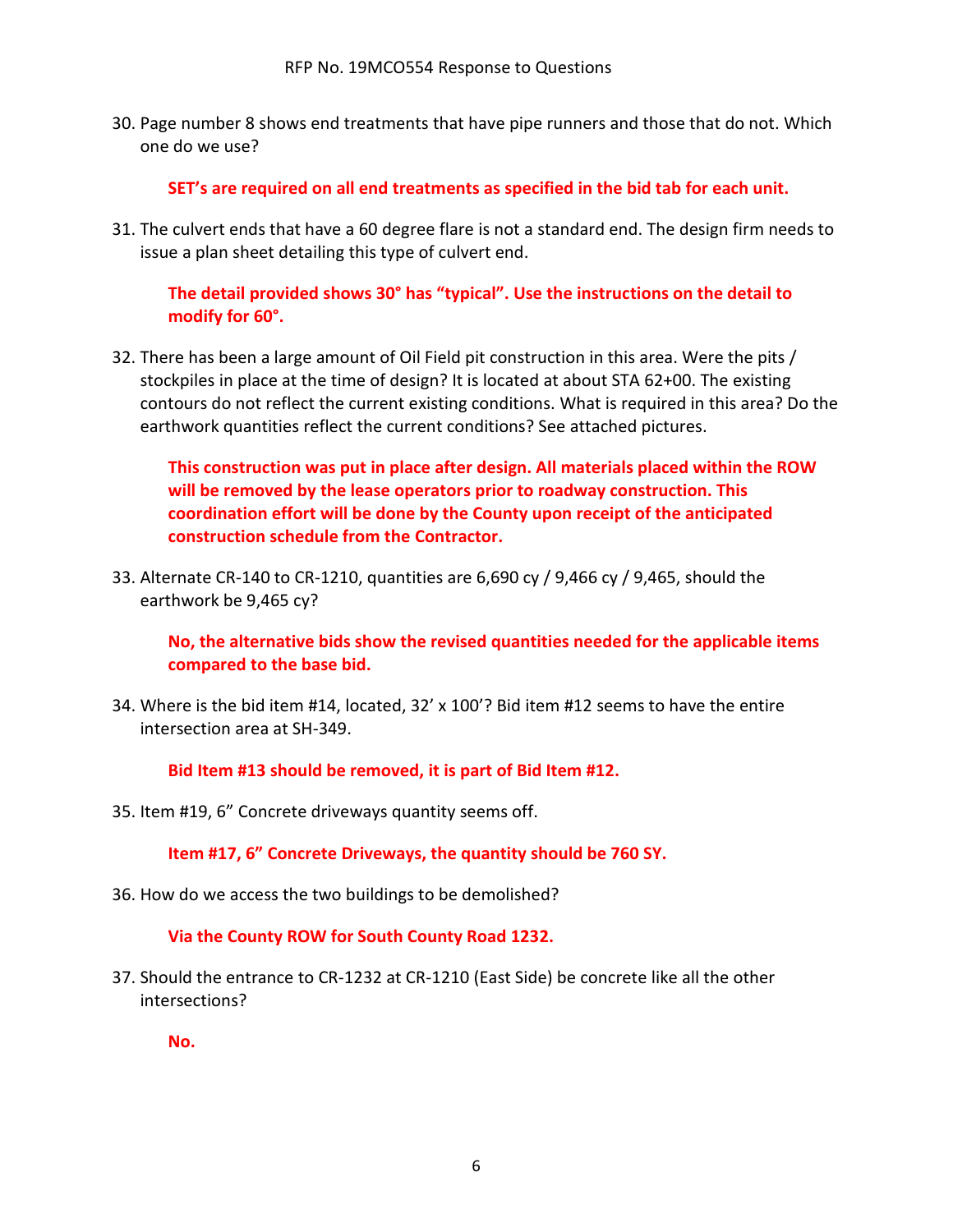38. Alternate US-349 to CR1160, quantities are 4,180 cy / 11,198 cy / 11,194, should the earthwork be 11,198 cy?

**No, the alternative bids show the revised quantities needed for the applicable items compared to the base bid.**

39. 16" Poly Pipe conduits: Do you know what these conduits are going to be used for in the future? Is there any requirement for labeling on the poly pipe or any striping requirements? Any specification for the correct product?

**The information in the general notes, note 20, is quoted from the agreement between the land owner and the County. The anticipated used is by lease operators to provide an underground connection across County ROW for surface lines.**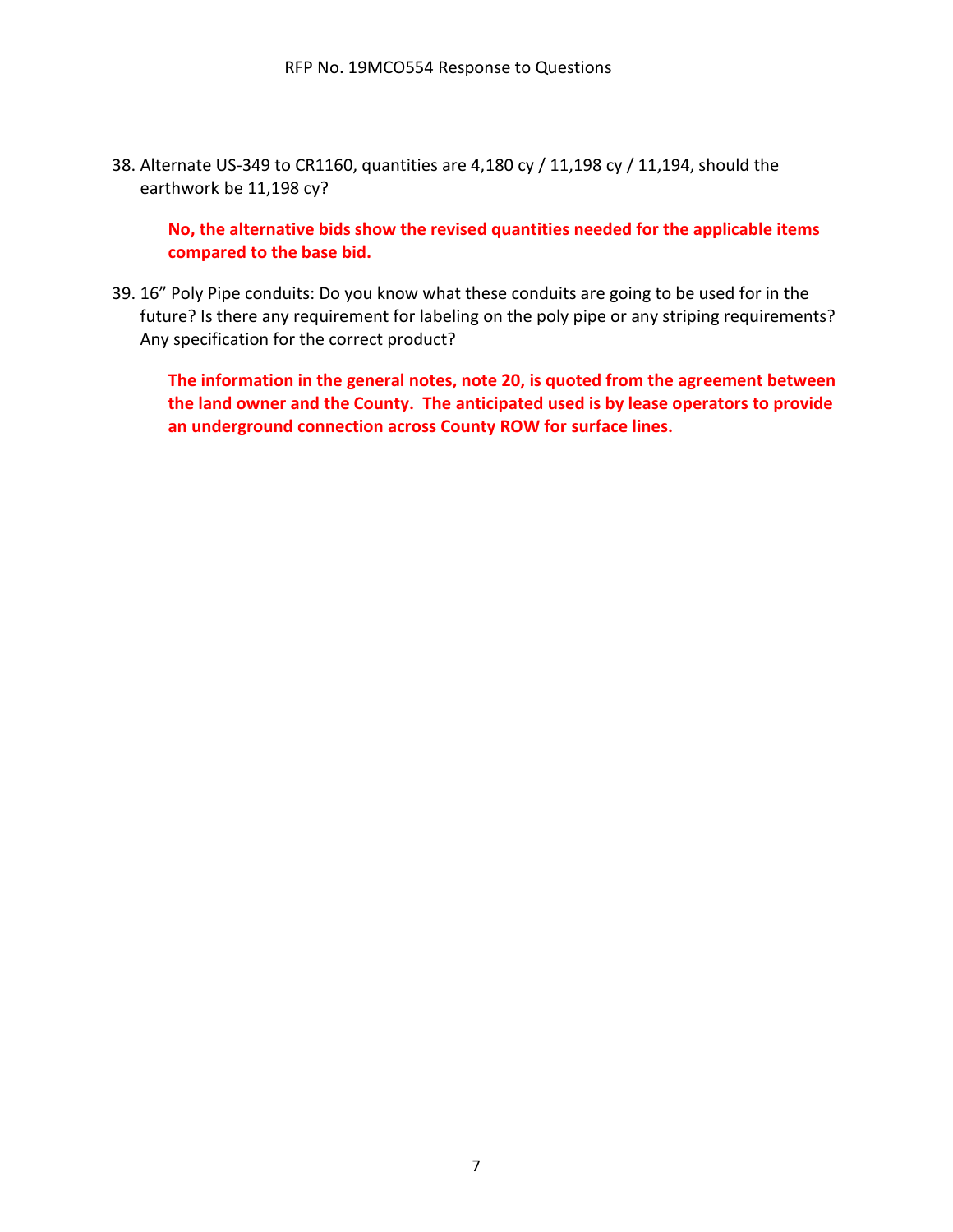| Construction of South County Road 1232 - Addenum #1 |                                                                                 |                |      |            |       |  |  |  |
|-----------------------------------------------------|---------------------------------------------------------------------------------|----------------|------|------------|-------|--|--|--|
| <b>Roadway Improvements to Serve Midland County</b> |                                                                                 | Quantity       | Unit | Unit Price | Total |  |  |  |
| Base Bid from SCR 1210 to SH 349                    |                                                                                 |                |      |            |       |  |  |  |
|                                                     | Item Description                                                                |                |      |            |       |  |  |  |
| 1                                                   | Preparation of R.O.W. (150' ROW)                                                | 120            | Sta. |            |       |  |  |  |
| 2                                                   | 5 Strand Barb Wire Fence with H Braces                                          | 23,829         | L.F. |            |       |  |  |  |
| 3                                                   | Corner H-Braces                                                                 | 4              | Ea.  |            |       |  |  |  |
| 4                                                   | 30' Cattleguard and Gate                                                        | 4              | Ea.  |            |       |  |  |  |
| 5                                                   | Earthwork                                                                       | 13,205         | C.Y. |            |       |  |  |  |
| 6                                                   | Haul Off                                                                        | 13,205         | C.Y. |            |       |  |  |  |
| 7                                                   | Subgrade Preparation                                                            | 48,064         | S.Y. |            |       |  |  |  |
| 8                                                   | <b>Prime Coat</b>                                                               | 12,817         | Gal. |            |       |  |  |  |
| 9                                                   | Flexible Base (Roadway and Driveways)                                           | 13,119         | C.Y. |            |       |  |  |  |
| 10                                                  | HMA Pavement - 3" thickness - Type D                                            | 6,717          | Ton  |            |       |  |  |  |
| 11                                                  | Sawcut Existing Asphalt (full depth)                                            | 208            | L.F. |            |       |  |  |  |
| 12                                                  | Concrete Pavement at Intersections                                              | 881            | S.Y. |            |       |  |  |  |
| 13                                                  | 32'x150' Pitched Concrete Pavement Section                                      | $\mathbf{1}$   | Ea.  |            |       |  |  |  |
| 14                                                  | 32'x200' Pitched Concrete Pavement Section                                      | $\mathbf{1}$   | Ea.  |            |       |  |  |  |
| 15                                                  | 32'x250' Pitched Concrete Pavement Section                                      | $\overline{2}$ | Ea.  |            |       |  |  |  |
| 16                                                  | 6" Concrete Driveways                                                           | 760            | S.Y. |            |       |  |  |  |
| 17                                                  | 150'X5' Pipeline Cap                                                            | $\overline{2}$ | Ea.  |            |       |  |  |  |
| 18                                                  | RCB - 4' X 2'                                                                   | 76             | L.F. |            |       |  |  |  |
| 19                                                  | Saftey End Treatments with Flared Wings<br>(Type I) (2- RCB 4'x2') (HW=3) (6:1) | $\overline{2}$ | Ea.  |            |       |  |  |  |
| 20                                                  | 16" HDPE - SDR9                                                                 | 600            | L.F. |            |       |  |  |  |